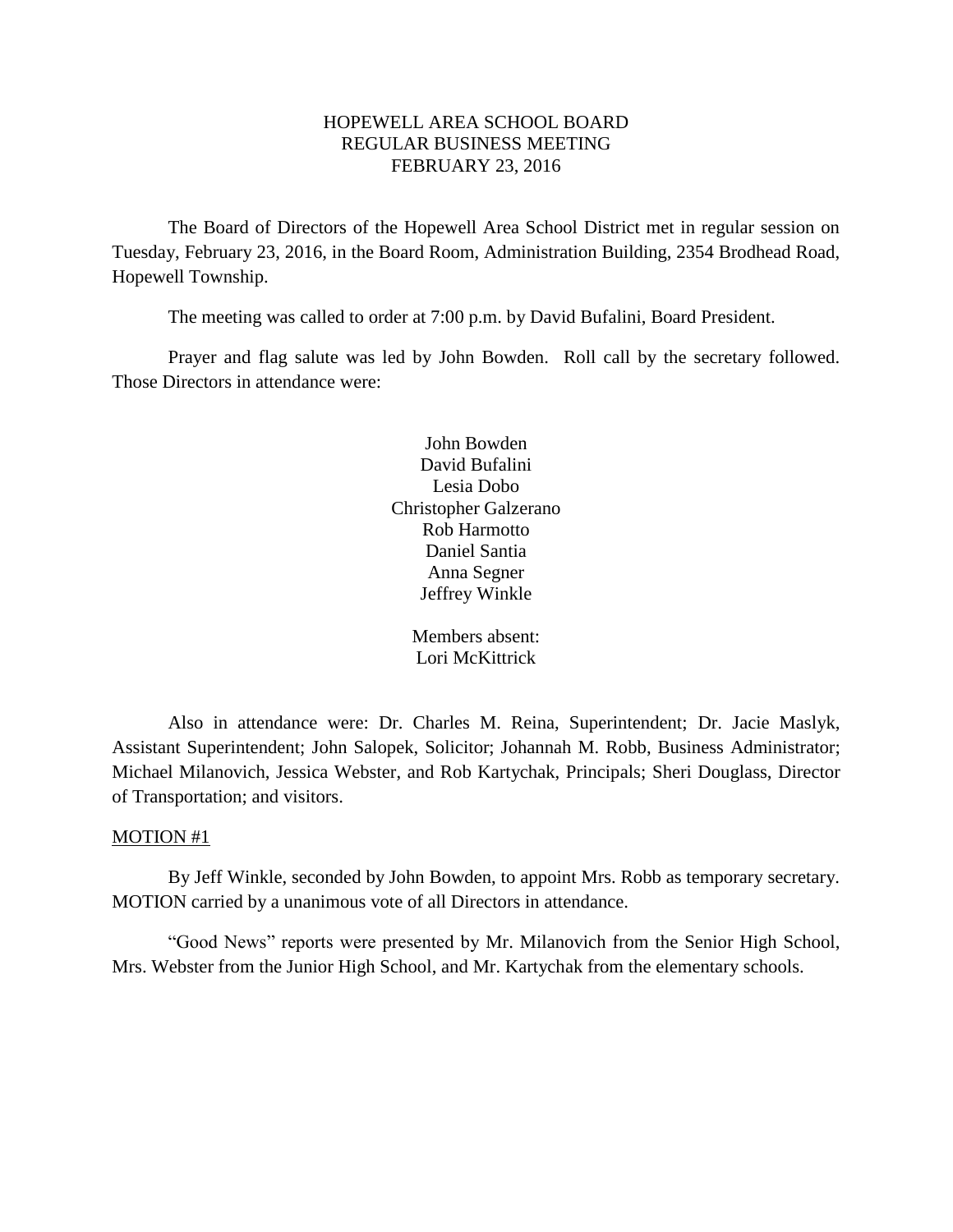Mr. Bufalini asked for approval of minutes.

# APPROVAL OF GROUPED ITEMS

# MOTION #2

By Lesia Dobo, seconded by Jeff Winkle, to approve items (1) and (2) as presented in accordance with the School Board's agreement for grouping items in a single motion. MOTION carried unanimously by an affirmative vote of all Directors in attendance.

# Approval of Minutes

- 1. Recommendation to approve the January 26, 2016 business meeting minutes as presented.
- 2. Recommendation to approve the February 9, 2016 work meeting minutes as presented.

# APPROVAL OF GROUPED ITEMS

## MOTION #3

By Anna Segner, seconded by Lesia Dobo, to approve items (1) through (3) as presented in accordance with School Board's agreement for grouping items in a single motion. MOTION carried unanimously by an affirmative vote of all Directors in attendance.

## Tax Collectors' Report

1. Recommendation to accept report for taxes collected for the month of January 2016, as presented, and make said report a part of these minutes.

## Treasurer's Report

2. Recommendation to accept report of the Treasurer for the month of January 2016, as presented, and make said report a part of these minutes.

## Financial Statements

3. Recommendation to accept Financial Statements for the month of January 2016, as presented, and make said statements a part of these minutes.

## VISITOR'S COMMENTS

Linda Helms from B.F. Jones Memorial Library presented the March calendar.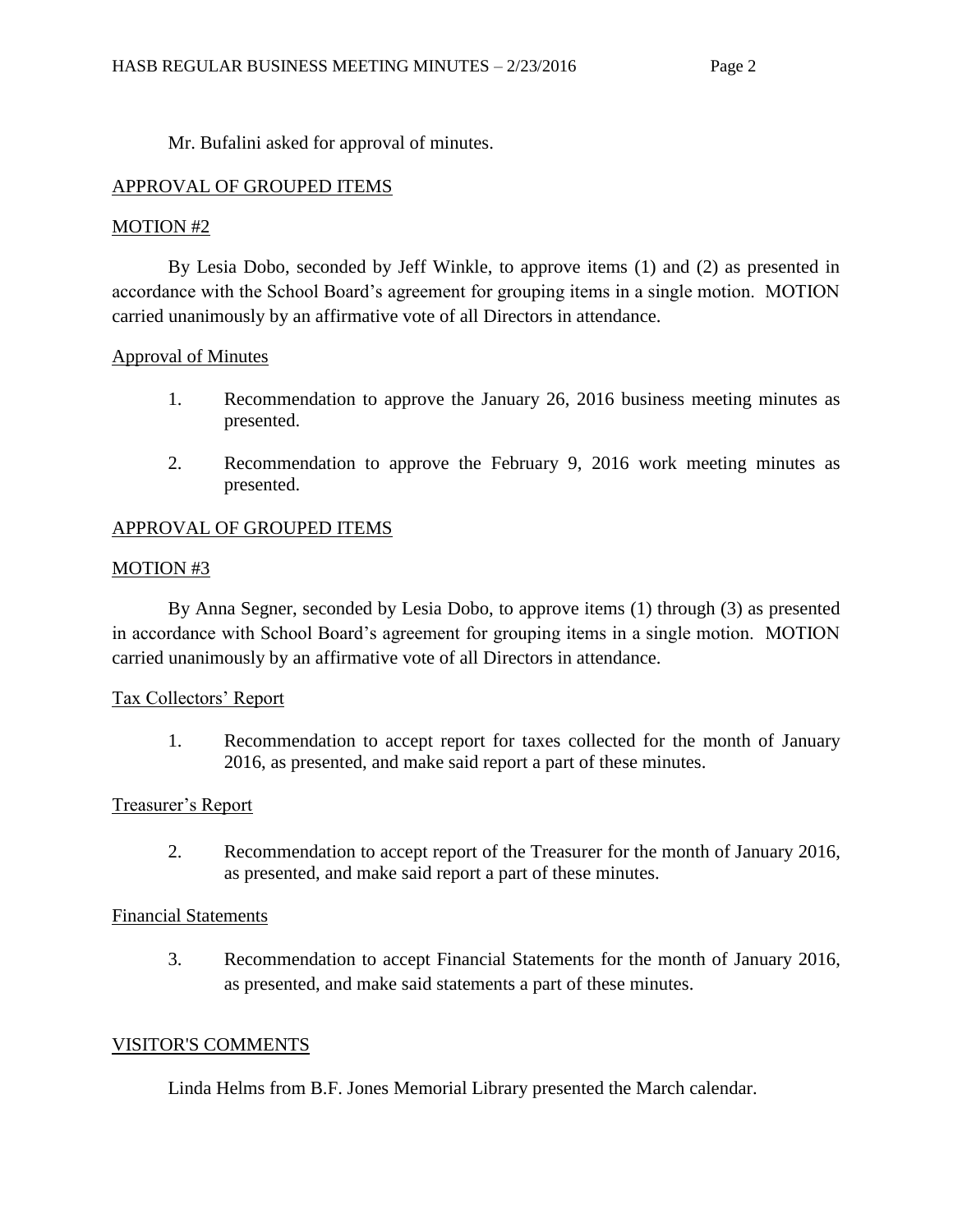At this time Mr. Bufalini asked that Committee discussion and recommendations begin.

# **Education/Curriculum/Instruction by Lesia Dobo**

#### MOTION #4

By Lesia Dobo, seconded by John Bowden, to approve 2016-2017 School Calendar. MOTION carried unanimously by an affirmative vote of all Directors in attendance.

## MOTION #5

By Lesia Dobo, seconded by Anna Segner, to approve the transfer to the Student Council Activity Club of the following Club balances. MOTION carried unanimously by an affirmative roll call vote of all Directors in attendance.

| Class of 2014        | \$2,946.42 |
|----------------------|------------|
| Class of 2015        | \$301.43   |
| <b>Football Club</b> | \$10.08    |

## APPROVAL OF GROUPED ITEMS

#### MOTION #6

By Lesia Dobo, seconded by Daniel Santia, to approve items (1) and (2) as presented in accordance with School Board's agreement for grouping items in a single motion. MOTION carried unanimously by an affirmative roll call vote of all Directors in attendance.

- 1. Pilot Interactive Story Adventures (ISA) in kindergarten classrooms at Margaret Ross Elementary School beginning in March 2016.
- 2. New Electives at the Senior High School beginning the 2016-2017 school year:
	- a. Intro to Digital Awareness
	- b. Advanced Speech
	- c. Hot Topics

## MOTION #7

By Lesia Dobo, seconded by Christopher Galzerano, to approve the creation of a dance squad as an extension of the Vikette's at Hopewell High School. MOTION carried unanimously by an affirmative vote of all Directors in attendance.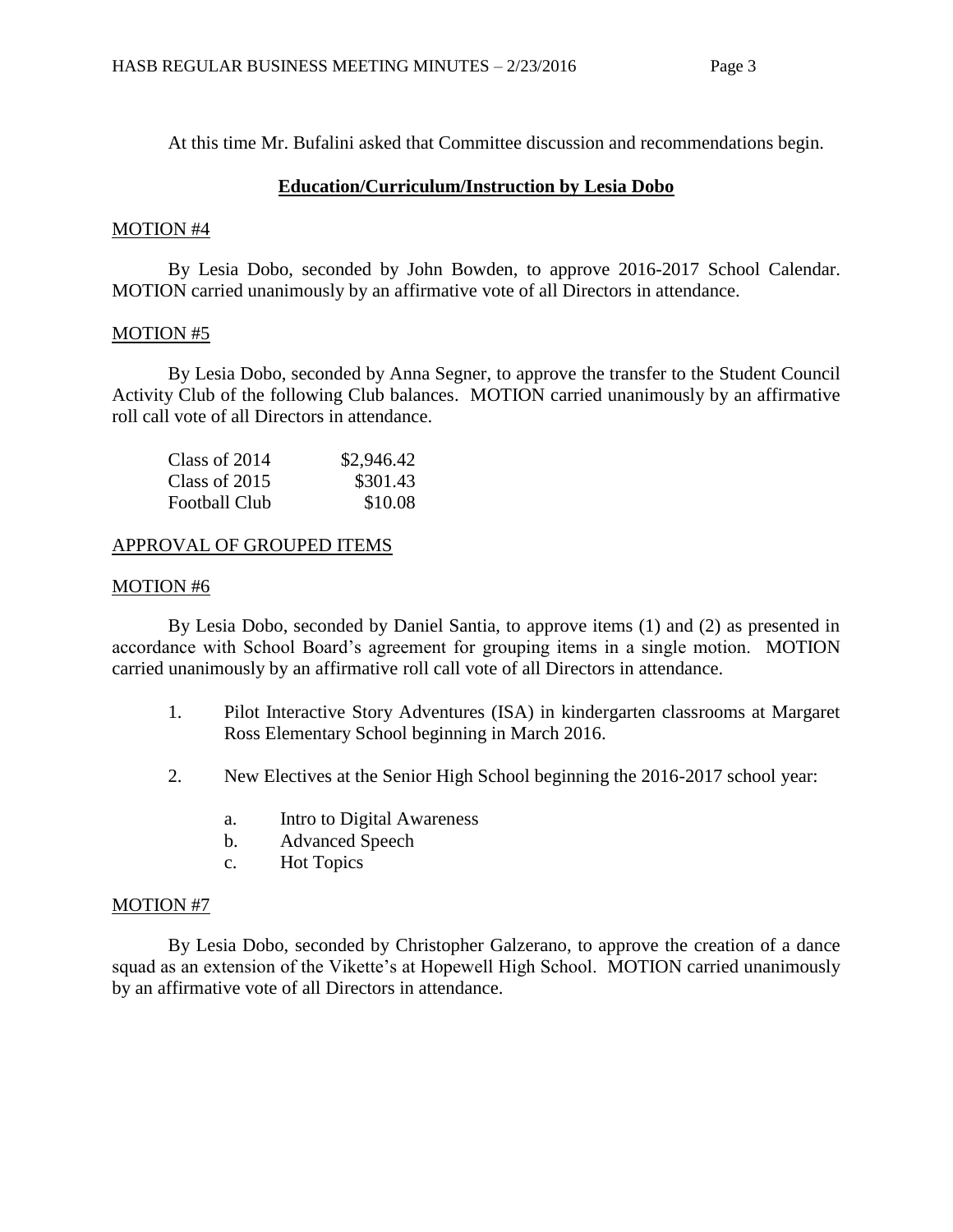## MOTION #8

By Lesia Dobo, seconded by Anna Segner, to approve the Hopewell Area School District's Procedure for the Administration of Medication During Field Trips and Other School-Sponsored Activities MOTION carried unanimously by an affirmative vote of all Directors in attendance.

#### **Athletics by Christopher Galzerano, Chair**

#### MOTION #9

By Christopher Galzerano, seconded by John Bowden, to approve students from the Central Valley School District to practice and participate in swim meets with the Hopewell Area Junior High School Swim Team for the 2015-2016 School Year, effective in the spring 2016. MOTION carried unanimously by an affirmative vote of all Directors in attendance.

#### MOTION #10

By Christopher Galzerano, seconded by Daniel Santia, to approve students from the Aliquippa School District to practice and participate in swim meets with the Hopewell Area Junior High School Swim Team for the 2015-2016 School Year, effective in the spring 2016. MOTION carried unanimously by an affirmative vote of all Directors in attendance.

## **Buildings and Grounds by Anna Segner, Chair**

#### APPROVAL OF GROUPED ITEMS

#### MOTION #11

By Anna Segner, seconded by Daniel Santia, to approve items (1) through (7) as presented in accordance with School Board's agreement for grouping items in a single motion. MOTION carried unanimously by an affirmative vote of all Directors in attendance.

- 1. Request of Hopewell Youth Baseball to use gyms A and B at the Junior High School on Saturday, February 27, 2016 from 8:30 a.m. until 2:30 p.m. for placement drills.
- 2. Request of Hopewell Youth Baseball to use gyms A and B at the Junior High School from March 7, 2016 through April 22, 2016 from 6:45 p.m. until 10:00 p.m. for practice.
- 3. Request of Hopewell Youth Baseball to use gyms A and B at the Junior High School on April 22, 2016 and April 23, 2016 for pictures.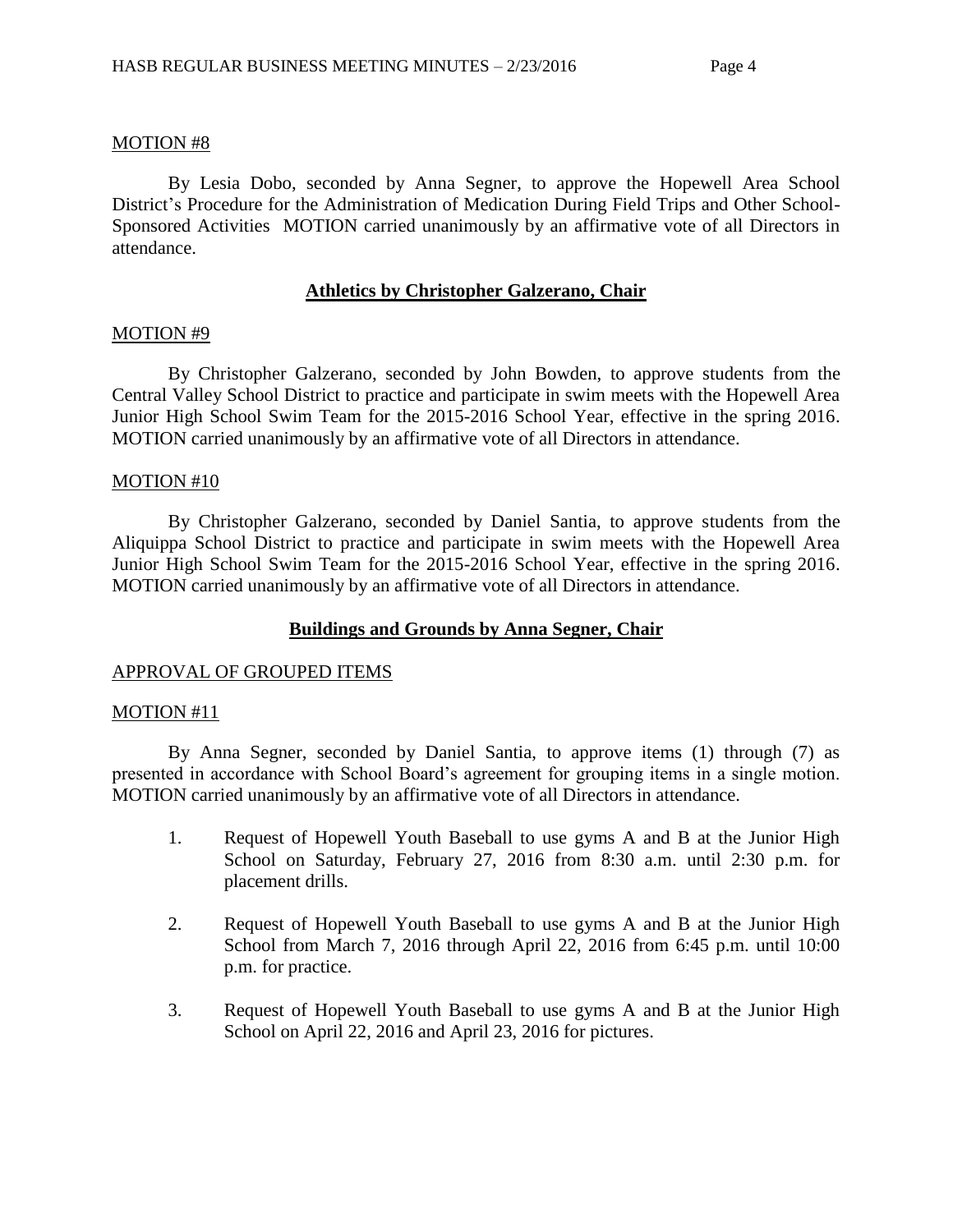- 4. Request of Hopewell Youth Baseball to use the Hopewell High School parking lot as a staging area for their annual baseball parade on Thursday, April 21, 2016 at 6:30 p.m.
- 5. Request from Jeff Homziak to use the main and auxiliary gyms at Hopewell High School to have a basketball summer league for girls in grades 7 through 12 from May 9, 2016 through July 1, 2016 on Monday, Wednesday and Thursday evenings from 6:00 p.m. until 9:00 p.m.
- 6. Request of Dawn Gailey and Rain Athletics to use the main and auxiliary gyms at Hopewell High School on September 18, 2016 from 12:00 p.m. until 4:00 p.m. for a cheer competition.
- 7. Request of Hopewell Youth Cheer to use gyms A and B at the Junior High School from April 25, 2016 through May 28, 2016 from 6:00 p.m. until 8:00 p.m. for practice.

## MOTION #12

By Anna Segner, seconded by John Bowden, to approve the solicitation of proposals for the demolition of the Markel house. MOTION carried unanimously by an affirmative vote of all Directors in attendance.

## MOTION #13

By Anna Segner, seconded by Lesia Dobo, to approve the revised scope of the bus garage renovation project. MOTION carried unanimously by an affirmative vote of all Directors in attendance.

## MOTION #14

By Anna Segner, seconded by Lesia Dobo, to approve the request of the Hopewell Viking Football Boosters to use the Junior High School library the second Monday of every month from 6:30 p.m. until 9:30 p.m. for meetings. MOTION carried unanimously by an affirmative vote of all Directors in attendance.

# **Finance and Budget by John Bowden, Chair**

## APPROVAL OF GROUPED ITEMS

## MOTION #15

By John Bowden, seconded by Jeff Winkle, to approve items (1) through (5) as presented in accordance with School Board's agreement for grouping items in a single motion. MOTION carried unanimously by an affirmative roll call vote of all directors in attendance.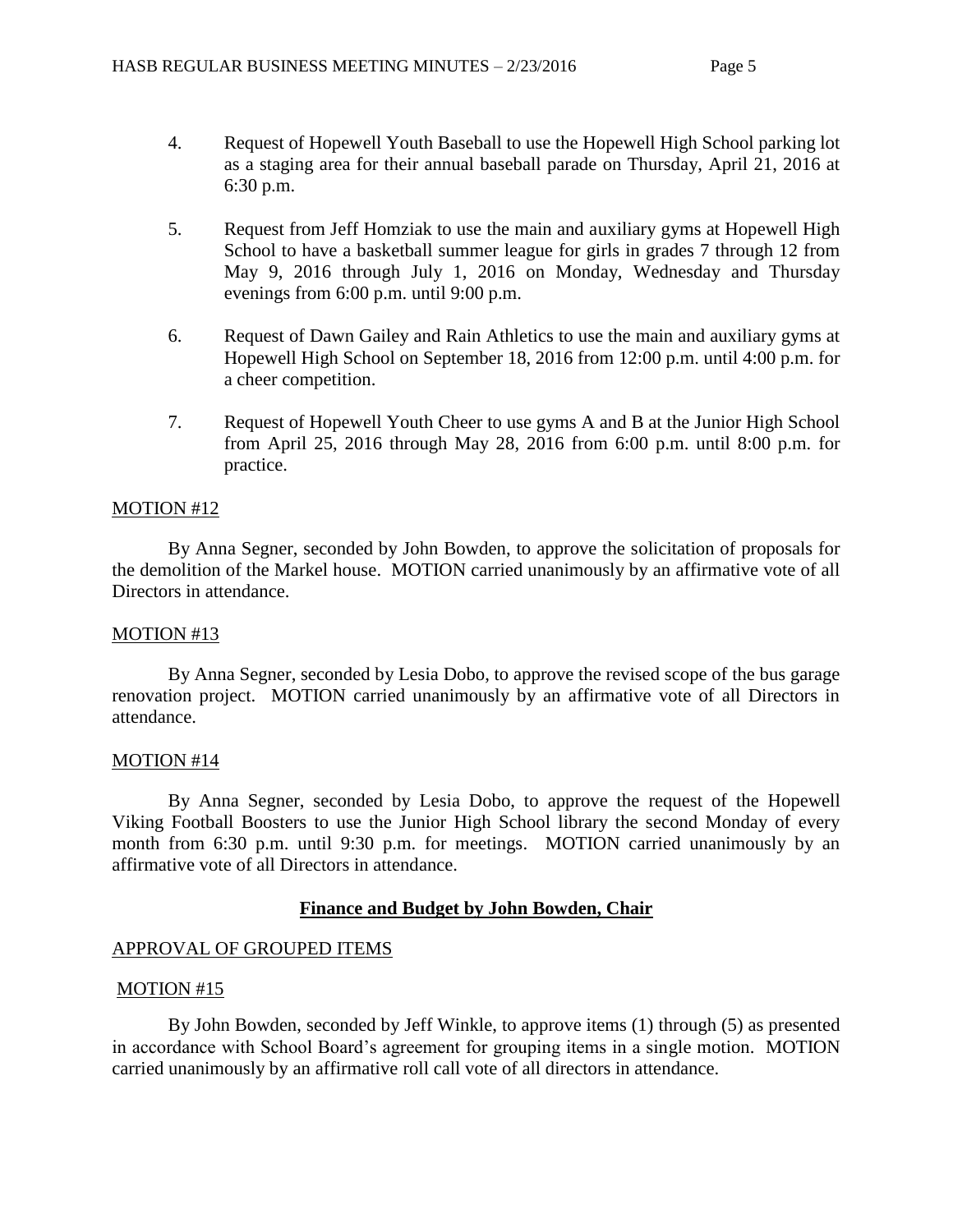- 1. General Fund payments in the amount of \$423,124.67
- 2. Cafeteria Fund payments in the amount of \$248,039.87
- 3. Capital Reserve Fund payments in the amount of \$10,901.27
- 4. General Fund payments in the amount of \$3,089,686.98
- 5. Capital Reserve Fund payments in the amount of \$2,250.00

# MOTION #16

By John Bowden, seconded by Anna Segner, to approve the closing of the following Citizens Bank checking accounts. MOTION carried unanimously by an affirmative vote of all directors in attendance.

- a. Stadium Renovation Fund
- b. Student Activity
- c. Payroll Checking

# **Legislative by Jeff Winkle, Chair**

## MOTION #17

By Jeff Winkle, seconded by Anna Segner, to approve Mr. Bufalini and Mrs. Dobo to attend the National School Board Association National Conference in Boston, Massachusetts, April 9 through April 11, 2016. MOTION carried unanimously by an affirmative vote of all Directors in attendance.

## MOTION #18

By Jeff Winkle, seconded by John Bowden to approve the PSBA Principles for Governance and Leadership. MOTION carried unanimously by an affirmative vote of all Directors in attendance.

## **Nutrition and Food Services by John Bowden, Co-Chair**

## MOTION #19

By John Bowden, seconded by Anna Segner to approve the proposal for new Point of Service software to be used in all District cafeteria locations from PrimeroEdge. MOTION carried unanimously by an affirmative vote of all Directors in attendance.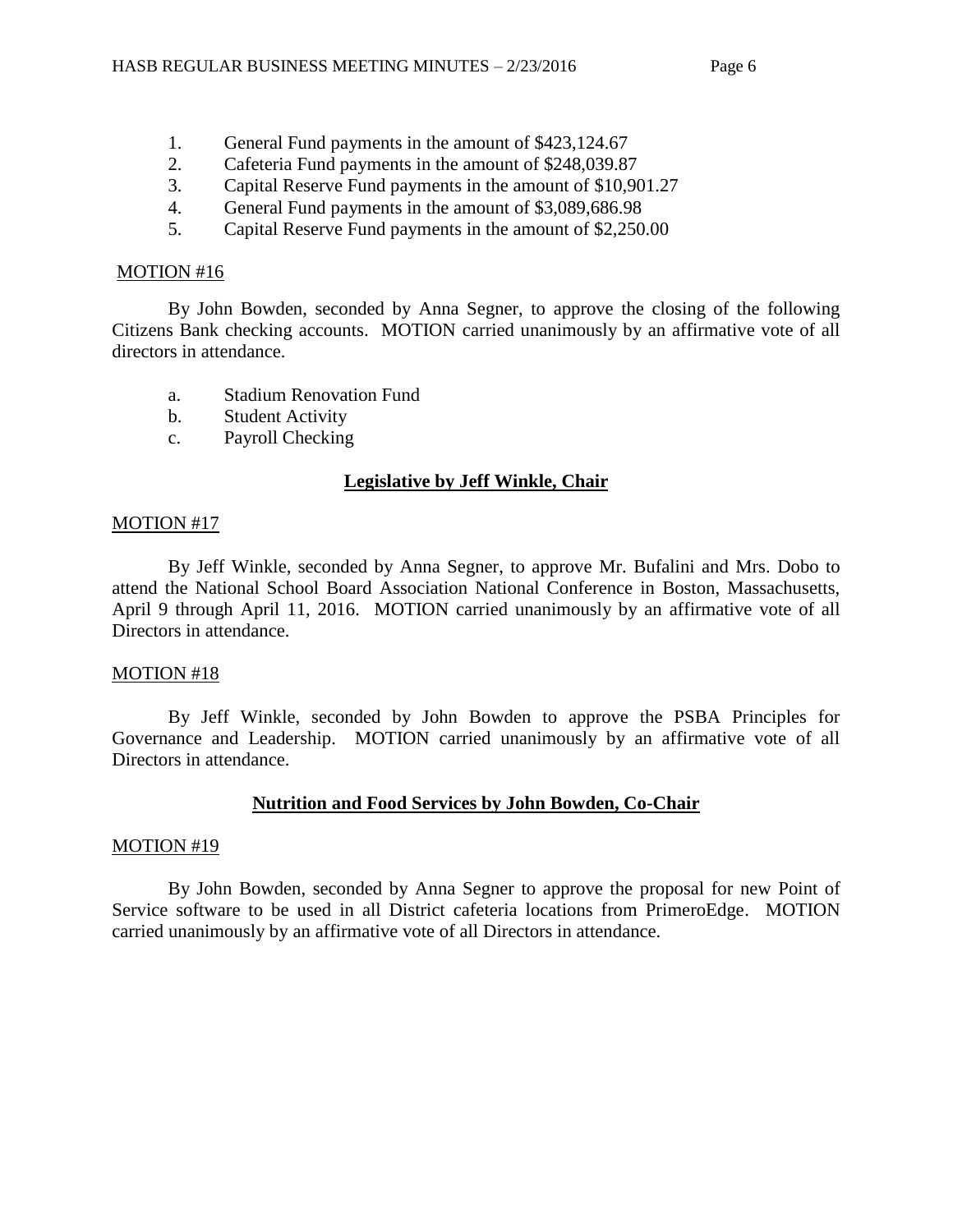#### **Personnel by Rob Harmotto, Chair**

#### MOTION #20

By Rob Harmotto, seconded by Daniel Santia, to accept the resignation for retirement of Karen Guman, Payroll and Benefits Coordinator, effective June 30, 2016. MOTION carried unanimously by an affirmative vote of all Directors in attendance.

#### MOTION #21

By Rob Harmotto, seconded by Daniel Santia, to accept the resignation for retirement of Michael Wyckoff, Network Support Specialist, effective June 30, 2016. MOTION carried unanimously by an affirmative vote of all Directors in attendance.

#### APPROVAL OF GROUPED ITEMS

#### MOTION #22

By Rob Harmotto, seconded by Lesia Dobo, to approve items (1) through (5) as presented in accordance with School Board's agreement for grouping items in a single motion. MOTION carried unanimously by an affirmative vote of all directors in attendance.

- 1. Spring sports coaches and stipends. (**Attachment**)
- 2. Change of employment status for Kristyn Stowers from substitute bus aide to permanent bus aide, effective January 25, 2016.
- 3. Change of employment status for Clifton Schreiber from substitute bus driver to permanent bus driver, effective January 25, 2016.
- 4. Employment of Joe Cioc as assistant girl's volleyball coach, effective February 23, 2016, at a stipend of \$633.00.
- 5. Change of employment status of Mackenzi Woolsey as assistant girl's volleyball coach, effective February 23, 2016, at a stipend of \$633.00.

#### MOTION #23

By Rob Harmotto, seconded by John Bowden, to approve the substitute employee rosters, as presented. MOTION carried unanimously by an affirmative vote of all Directors in attendance.